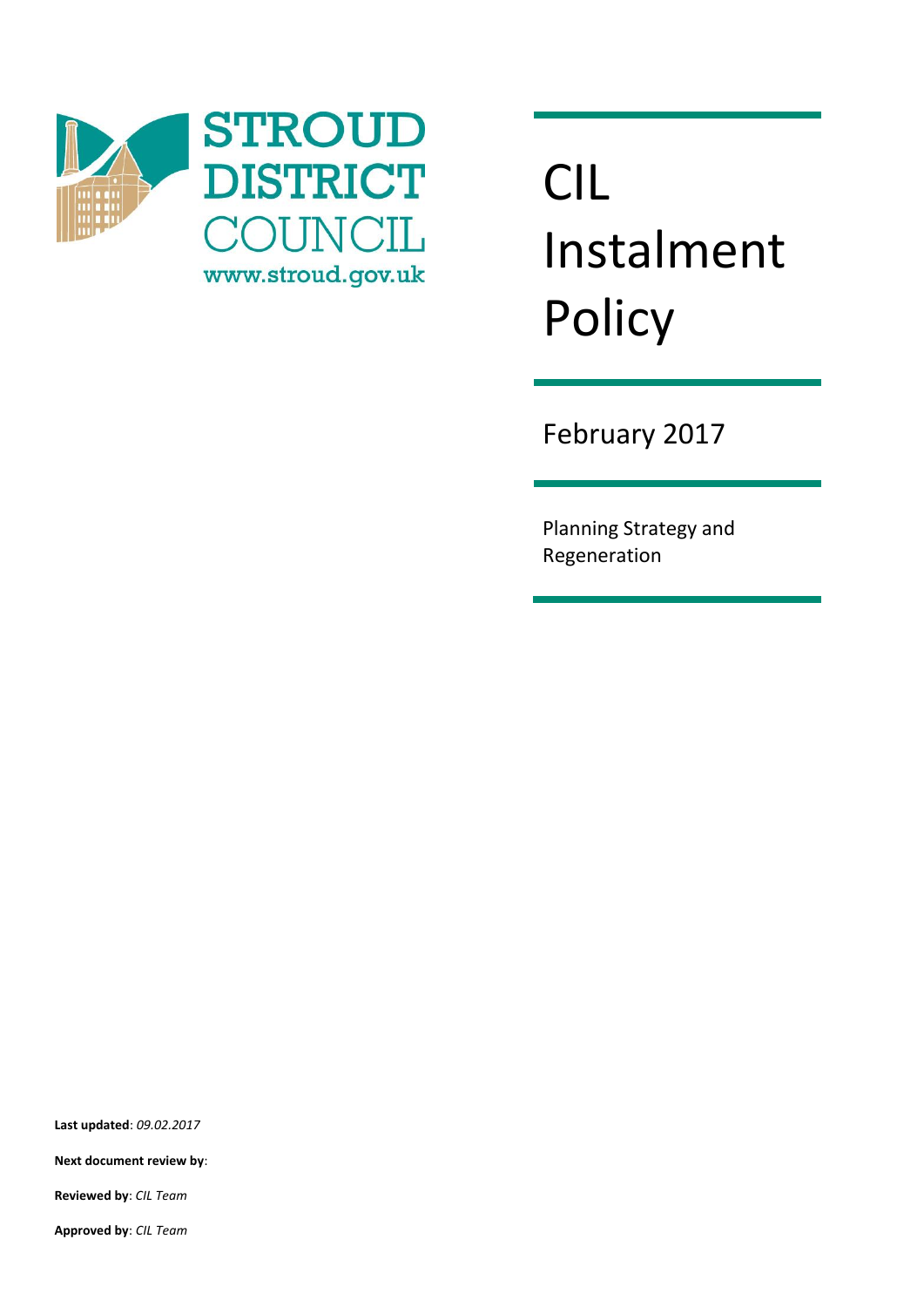## **Community Infrastructure Levy Instalment Policy**

Local authorities are able to operate an instalments policy to vary the timing of CIL payments. If an instalment policy is not adopted, then payment is due in full at the end of 60 days after commencement of the development. To require full payment within 60 days for large schemes could have a dramatic and serious impact on the viability of the scheme.

To avoid putting the developments provided for in the Local Plan at serious risk, the Council intends therefore to introduce an instalment policy. The instalments permitted will be linked to the amount payable (the chargeable amount) as recorded on the Demand Notice.

Where outline planning permission which permits development to be implemented in phases has been granted, each phase of the development as agreed by the Council is a separate chargeable development and the instalment policy will, therefore, apply to each separate chargeable development and associated separate liable amount chargeable.

The modelling in the CIL Viability Update Study (March 2016) is on the basis that the Council does introduce an instalment policy that enables CIL to be paid, through the life of a project, in equal instalments. Table 2 sets out the instalments and payment periods which Stroud District Council intends to operate.

In all cases, the full balance will be payable on occupation / opening of the development if this is earlier than the instalment dates set out in Table 1.

This policy will not apply if any one or more of the following applies:

- a) A commencement notice has not been submitted prior to commencement of the chargeable development, as required by Regulation 67 of the Community Infrastructure Regulations 2010 (as amended);
- b) On the intended date of commencement
	- i. Nobody has assumed liability to pay CIL in respect of the chargeable development;
	- ii. A commencement notice has been received by the Council in respect of the chargeable development; and
	- iii. The Council has not determined a deemed commencement date for the chargeable development and, therefore, payment is required in full, as required by Regulation 71 of the Community Infrastructure Regulations 2010 (as amended);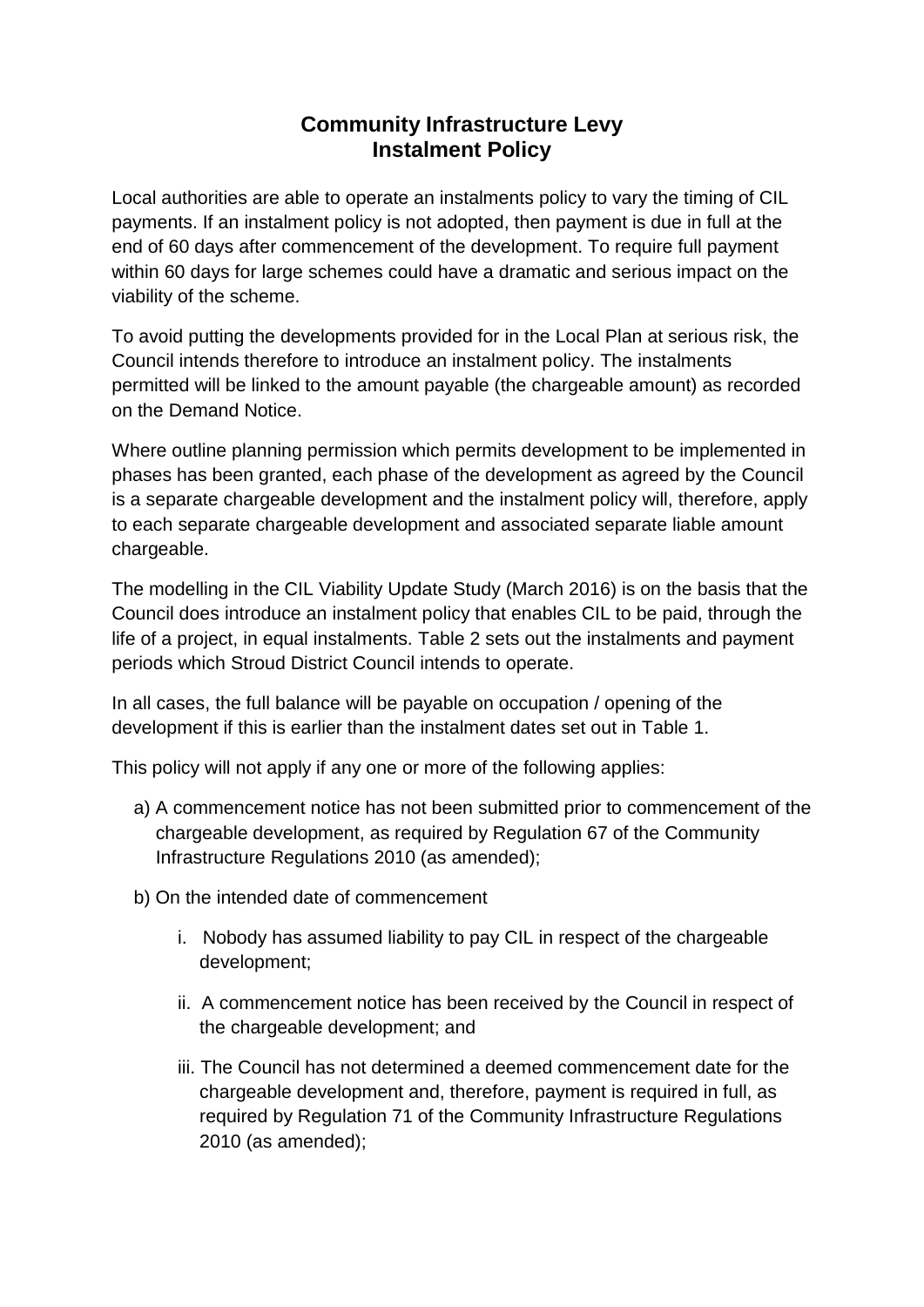- c) A person has failed to notify the Council of a disqualifying event before the end of 14 days beginning with the day on which the disqualifying event occurs, as per the Community Infrastructure Regulations 2010 (as amended);
- d) An instalment payment has not been made in full after the end of the period of 30 days beginning with the day on which the instalment payment was due, as per the Community Infrastructure Regulations 2010 (as amended).

Where the instalment policy is not applicable, the amount must be paid in full at the end of the period of 60 days beginning with the notified or deemed commencement date of the chargeable development or the date of the disqualifying event, whichever is the earliest, unless specified otherwise within the Community Infrastructure Levy Regulations 2010 (as amended).